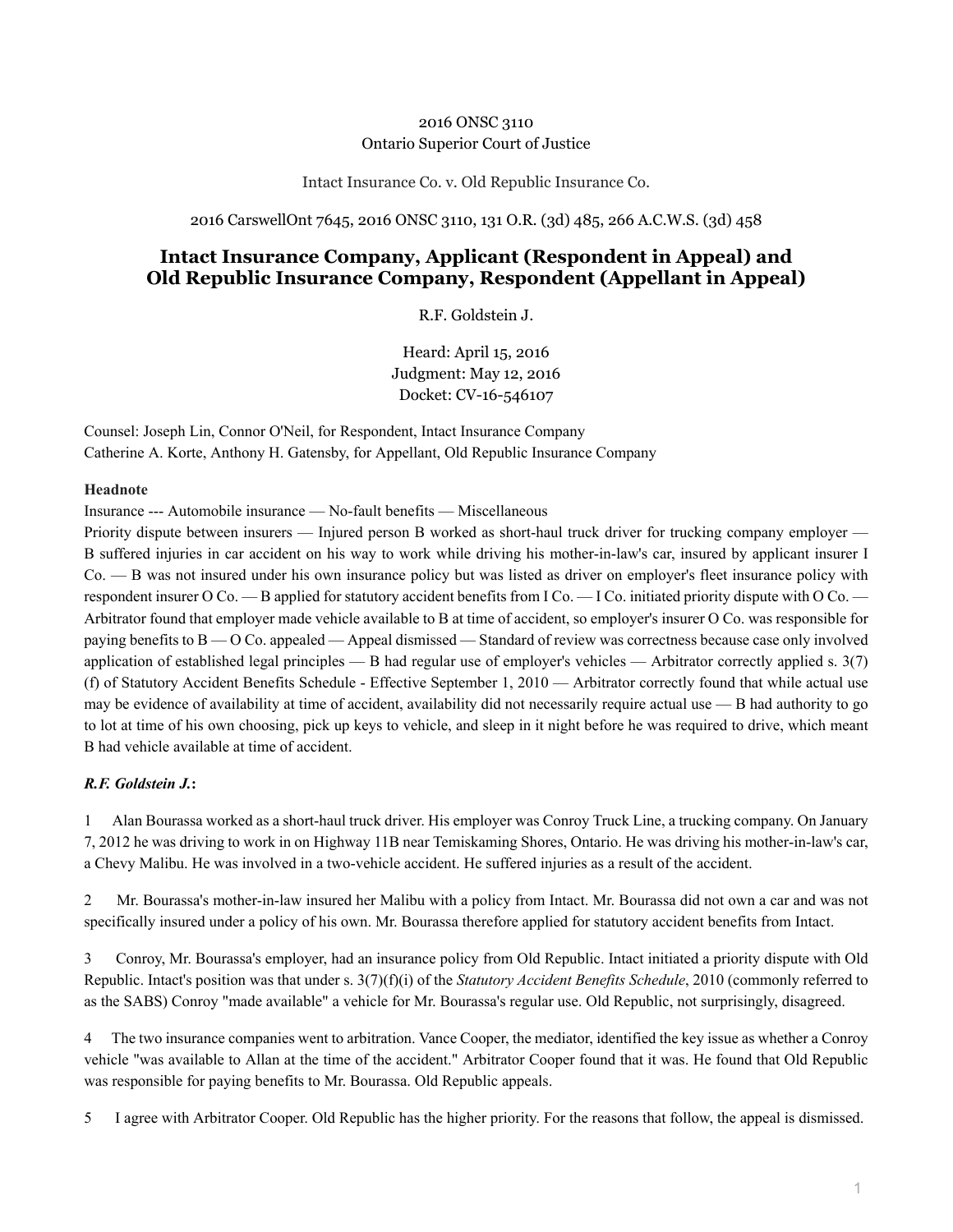### **Facts**

6 Neither party suggests that Arbitrator Cooper made an erroneous finding of fact or misapprehended the evidence. This is a case of statutory interpretation. The facts (which I take from Arbitrator Cooper's decision) are nonetheless still relevant.

7 Mr. Bourassa worked full time for Conroy. He drove short-haul transport trucks. Conroy had a fleet insurance policy issued by Old Republic. Mr. Bourassa was listed as a driver on Conroy's fleet insurance policy. His usual work hours were Monday to Friday with some weekend work if required. His boss usually informed him the day before when he was required to work. He would load as well as drive the trucks. He did not always drive the same truck.

8 Mr. Bourassa was not permitted to take a truck home, or use a truck for personal errands. He was required to make his own way to and from work. Since he did not have a car, sometimes he borrowed one or took the bus. He sometimes came the night before and slept in the truck before he commenced deliveries in the morning. He had permission to do that. He would show up at the dispatch office, take the keys to his assigned truck, and then use his discretion as to how he wished to complete his deliveries.

9 On January 6 2012 (a Friday) Mr. Bourassa's boss informed him that he would be required to work the next day. His work assignment was to load a trailer in Englehart, Ontario. As I have mentioned, Mr. Bourassa was driving his mother-in-law's car on Saturday January 7 2012 when he was involved in an accident and injured. January 7 2012 was a Saturday. He was on his way to the Conroy yard to pick up his truck for the day and commence his work assignment.

## **Arbitrator Cooper's Decision**

10 After setting out the facts, Arbitrator Cooper defined the issue as:

Whether Allan [Mr. Bourassa] was a deemed named insured under the policy of insurance issued by Old Republic at the time of the accident. This issue turns on an interpretation and application of section 3(7)(f) of the *Statutory Accident Benefits Schedule* [the so-called "company car" provision]. This requires a consideration of the phrases "regular use" and "at the time of the accident".

11 The Arbitrator noted that there seemed to be agreement that Mr. Bourassa had "regular use" of automobiles under Conray's insurance policy. The heart of the issue, therefore, was whether he had that use "at the time of the accident".

12 He then analyzed the term "regular" and decisions where the term had been considered. He examined other arbitral decisions, as well as the only judicial authority on point, the decision of my colleague Belobaba J. in *ACE INA Insurance v. Cooperators General Insurance Co.*[, \[2009\] O.J. No. 1276](http://nextcanada.westlaw.com/Link/Document/FullText?findType=Y&pubNum=6407&serNum=2018505824&originationContext=document&transitionType=DocumentItem&vr=3.0&rs=cblt1.0&contextData=(sc.Search)) (Ont. S.C.J.). He then examined the position of the parties and the case law, most of which consisted of the rulings of other arbitrators. His penultimate finding was this:

If the claimant in *Dominion of Canada General Insurance v. Federated Insurance* can be thousands of miles from the company vehicle at the time of the accident and still be found to have control over or authority to use the company vehicle, then I have no difficulty finding that Allan [Mr. Bourassa], who was only minutes from his employer's yard, had authority to use the company vehicle at the time of the accident.

## **Analysis**

13 There are two issues to be determined in this case. The first question involves the appropriate standard of review, although I must say that I believe that the application should be dismissed regardless of which standard applies.

14 The second issue is the key point of this application: whether the arbitrator erred in his application of s. 3(7)(f) of the SABS.

## *(a) What is the appropriate standard of review?*

15 This question has been the subject of a spirited debate and extensive analysis in this Court. It has been addressed, but not analyzed in a detailed way, in two cases in the Court of Appeal.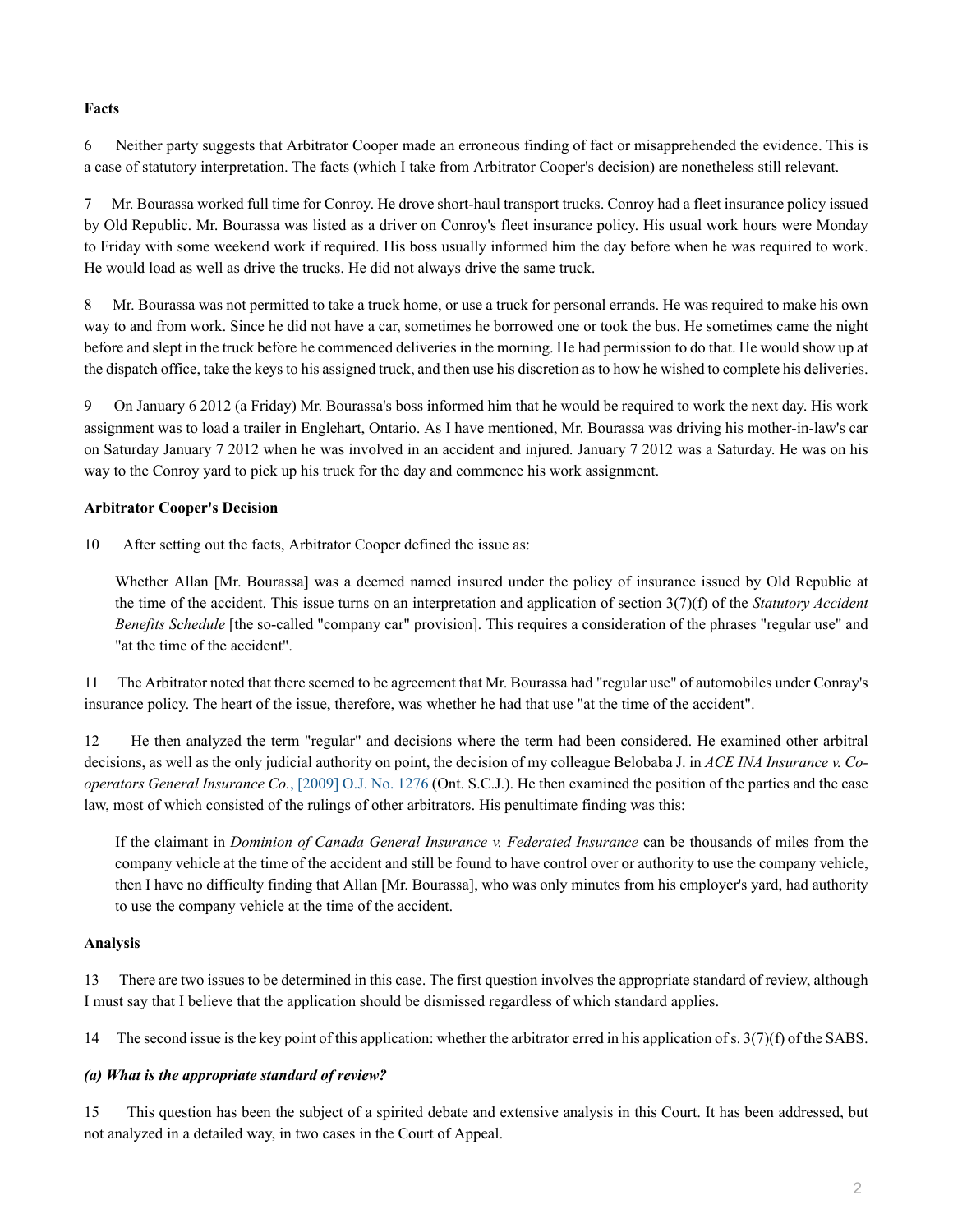16 Mr. Lin, for Intact, argues that the appropriate standard of review is reasonableness: *Zurich Insurance Co. v. Chubb Insurance Co.*[, 2014 ONCA 400, 120 O.R. \(3d\) 161](http://nextcanada.westlaw.com/Link/Document/FullText?findType=Y&pubNum=6407&serNum=2033381455&originationContext=document&transitionType=DocumentItem&vr=3.0&rs=cblt1.0&contextData=(sc.Search)) (Ont. C.A.) at para. 14. This being the latest word from the Court of Appeal, he says, it is obviously binding.

17 In my view whether reasonableness or correctness is the appropriate standard of review depends on the circumstances of the particular case. In this particular case the decision of Arbitrator Cooper should be reviewed on a standard of correctness, for reasons I will set out.

18 The *Arbitration Act* leaves the question of the nature of an appeal up to the parties. Thus, a reviewing court should look first to the arbitration agreement between the parties. Appeals are dealt with in s. 11 of this particular agreement:

The parties expressly reserve the right of an automatic appeal to a single Judge of the Superior Court of Justice on issues of law or mixed fact and law.

19 There is a long line of cases in this Court dealing with the standard of review from arbitral decisions. Although there are certainly well-reasoned judicial views to the contrary, these cases strongly suggest that the standard of review in insurance priority disputes is correctness. Is that still the case in light of *[Zurich Insurance Co. v. Chubb Insurance Co.](http://nextcanada.westlaw.com/Link/Document/FullText?findType=Y&pubNum=6407&serNum=2033381455&originationContext=document&transitionType=DocumentItem&vr=3.0&rs=cblt1.0&contextData=(sc.Search))*?

20 The two leading cases prior to the Supreme Court of Canada's decision in in *New Brunswick (Board of Management) v. Dunsmuir*[, \[2008\] 1 S.C.R. 190](http://nextcanada.westlaw.com/Link/Document/FullText?findType=Y&pubNum=6407&serNum=2015426704&originationContext=document&transitionType=DocumentItem&vr=3.0&rs=cblt1.0&contextData=(sc.Search)) (S.C.C.) were generally considered to be *887574 Ontario Inc. v. Pizza Pizza Ltd.* [\(1995\), 35](http://nextcanada.westlaw.com/Link/Document/FullText?findType=Y&pubNum=6407&serNum=1995405664&originationContext=document&transitionType=DocumentItem&vr=3.0&rs=cblt1.0&contextData=(sc.Search)) [C.P.C. \(3d\) 323, \[1995\] O.J. No. 936](http://nextcanada.westlaw.com/Link/Document/FullText?findType=Y&pubNum=6407&serNum=1995405664&originationContext=document&transitionType=DocumentItem&vr=3.0&rs=cblt1.0&contextData=(sc.Search)) (Ont. Gen. Div. [Commercial List]) and *National Ballet of Canada v. Glasco* [\(2000\), 49](http://nextcanada.westlaw.com/Link/Document/FullText?findType=Y&pubNum=6407&serNum=2000545816&originationContext=document&transitionType=DocumentItem&vr=3.0&rs=cblt1.0&contextData=(sc.Search)) [O.R. \(3d\) 230, 186 D.L.R. \(4th\) 347](http://nextcanada.westlaw.com/Link/Document/FullText?findType=Y&pubNum=6407&serNum=2000545816&originationContext=document&transitionType=DocumentItem&vr=3.0&rs=cblt1.0&contextData=(sc.Search)) (Ont. S.C.J.).

21 The *[Pizza Pizza](http://nextcanada.westlaw.com/Link/Document/FullText?findType=Y&pubNum=6407&serNum=1995405664&originationContext=document&transitionType=DocumentItem&vr=3.0&rs=cblt1.0&contextData=(sc.Search))* case arose as a result of a disagreement between Pizza Pizza Ltd. and its franchisees. The case was referred to R.E. Holland, a former judge of this court and private arbitrator. After several weeks of hearing evidence Arbitrator Holland rendered several interim and one final decision. Pizza Pizza appealed. The franchisees cross-appealed. One of the issues was the appropriate standard of review. The arbitration agreement provided for "the right to appeal any binding decision". MacPherson J., as he then was, rejected the argument that the arbitrator was entitled to deference. He first analyzed the arbitration agreement and found that the appeal clause simply did not immunize any aspect of the decision with the equivalent of a privative clause. In other words, the parties themselves contemplated a "full and clean" appeal on the merits. He then examined the factors identified by courts in analyzing the type of appeal available. He found that none of those factors was present.

22 In the *[National Ballet](http://nextcanada.westlaw.com/Link/Document/FullText?findType=Y&pubNum=6407&serNum=2000545816&originationContext=document&transitionType=DocumentItem&vr=3.0&rs=cblt1.0&contextData=(sc.Search))* case Ms. Glasco was a principal dancer. The ballet decided not to renew her contract. She sued the ballet for wrongful dismissal. She also launched a labour grievance and a human rights complaint. An arbitrator was appointed under the *Arbitration Act*. The arbitrator issued an interim award in which he reinstated Ms. Glasco — in effect granting a mandatory injunction. The ballet appealed.

23 Swinton J. noted that under s. 45(1) of the *Arbitration Act* that a party may only appeal on a question of law. She noted that when considering the appropriate standard of review, the court should consider whether there is a privative clause, the expertise of the tribunal, the purpose of the legislation, and whether the review is with respect to a question of law or fact. She found that the appeal only raised a question of law. Accordingly, the standard was correctness.

24 *Oxford Mutual Insurance Co. v. Co-operators General Insurance Co.* [\(2006\), 83 O.R. \(3d\) 591](http://nextcanada.westlaw.com/Link/Document/FullText?findType=Y&pubNum=6407&serNum=2010652914&originationContext=document&transitionType=DocumentItem&vr=3.0&rs=cblt1.0&contextData=(sc.Search)) (Ont. C.A.) was the first Court of Appeal decision to deal with the standard of review until *[Zurich Insurance Co. v. Chubb Insurance Co.](http://nextcanada.westlaw.com/Link/Document/FullText?findType=Y&pubNum=6407&serNum=2033381455&originationContext=document&transitionType=DocumentItem&vr=3.0&rs=cblt1.0&contextData=(sc.Search))*. Lang J.A. stated, for the Court of Appeal at para. 23:

In those circumstances, the question became one of applying the correct legal principles to his factual findings about the particular circumstances of Mr. Williams's relationship with his mother. Accordingly, the question before the arbitrator was one of mixed fact and law and was closer to a factual determination. See *Liberty Mutual Insurance Co. v. Federation Insurance Co. of Canada*[, \[2000\] O.J. No. 1234](http://nextcanada.westlaw.com/Link/Document/FullText?findType=Y&pubNum=6407&serNum=2000542924&originationContext=document&transitionType=DocumentItem&vr=3.0&rs=cblt1.0&contextData=(sc.Search)) (C.A.). Given the special expertise of arbitrators in evaluating facts for a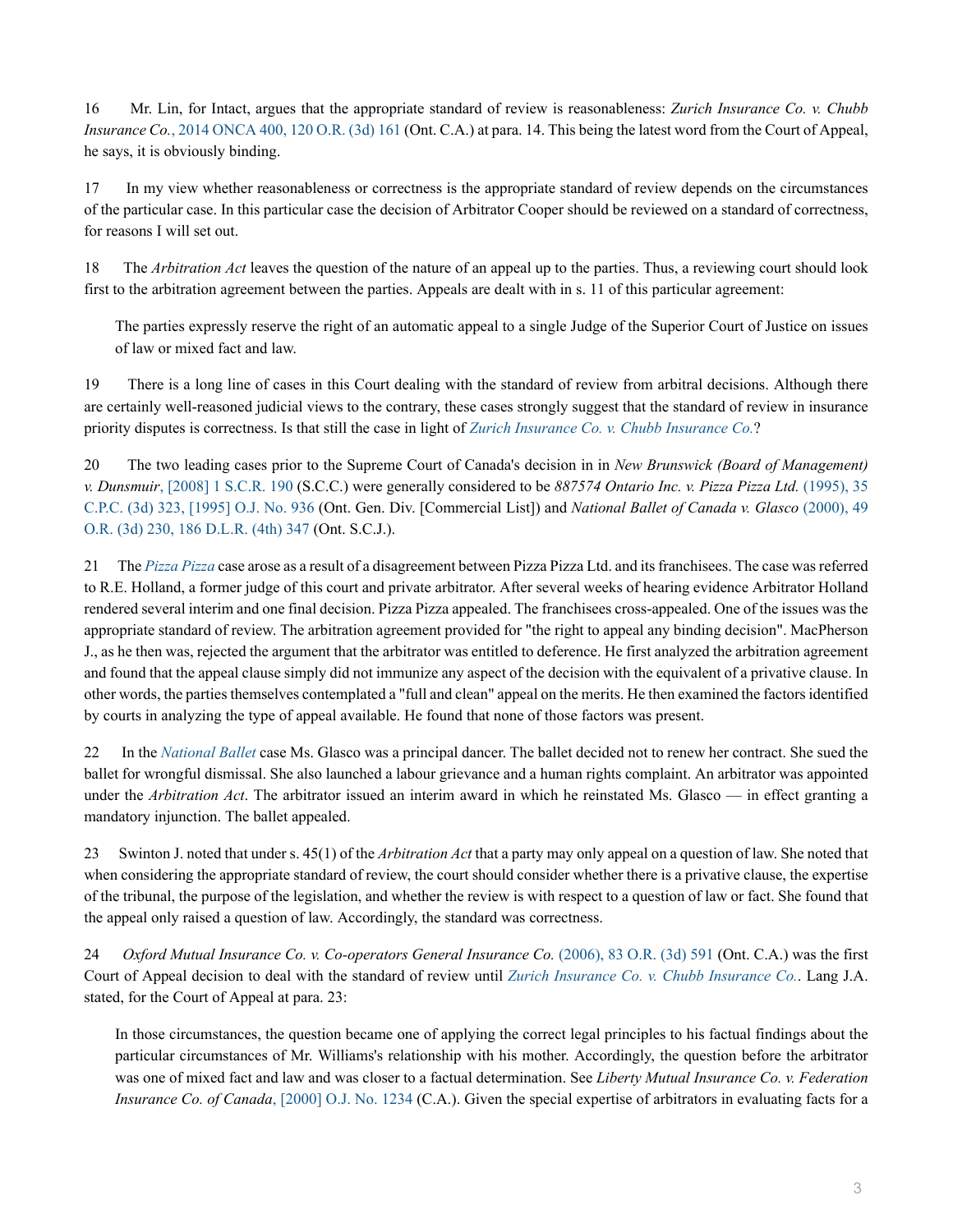determination of dependency for statutory accident benefits entitlement, unless the arbitrator's decision was unreasonable, it was entitled to deference. In any event, in my view, the arbitrator's decision was also correct.

25 The Supreme Court of Canada dealt comprehensively dealt with the question of appeals from and judicial reviews of administrative tribunals in *New Brunswick (Board of Management) v. Dunsmuir*[, \[2008\] 1 S.C.R. 190](http://nextcanada.westlaw.com/Link/Document/FullText?findType=Y&pubNum=6407&serNum=2015426704&originationContext=document&transitionType=DocumentItem&vr=3.0&rs=cblt1.0&contextData=(sc.Search)) (S.C.C.). There are now two tests: correctness and reasonableness: see para. 45. Reasonableness recognizes that some questions do not lend themselves to a specific result, but rather to a range of possible, reasonable results: *[Dunsmuir](http://nextcanada.westlaw.com/Link/Document/FullText?findType=Y&pubNum=6407&serNum=2015426704&originationContext=document&transitionType=DocumentItem&vr=3.0&rs=cblt1.0&contextData=(sc.Search))* at para. 47. Correctness, on the other hand, recognizes that some questions have a definitive answer. Reasonableness attracts deference from a reviewing court. Correctness does not. Where the question is one of fact, deference usually applies. Reasonableness also usually applies to questions of mixed fact and law: *[Dunsmuir](http://nextcanada.westlaw.com/Link/Document/FullText?findType=Y&pubNum=6407&serNum=2015426704&originationContext=document&transitionType=DocumentItem&vr=3.0&rs=cblt1.0&contextData=(sc.Search))* at para. 53.

26 In *Lombard Canada Ltd. v. Royal & SunAlliance Insurance Co.* [\(2008\), 94 O.R. \(3d\) 62](http://nextcanada.westlaw.com/Link/Document/FullText?findType=Y&pubNum=6407&serNum=2017720631&originationContext=document&transitionType=DocumentItem&vr=3.0&rs=cblt1.0&contextData=(sc.Search)) (Ont. S.C.J.) Strathy J. (as he then was) considered whether *[Dunsmuir](http://nextcanada.westlaw.com/Link/Document/FullText?findType=Y&pubNum=6407&serNum=2015426704&originationContext=document&transitionType=DocumentItem&vr=3.0&rs=cblt1.0&contextData=(sc.Search))* had changed the standard of review in priority disputes. He examined the authorities in some detail, including *[National Ballet](http://nextcanada.westlaw.com/Link/Document/FullText?findType=Y&pubNum=6407&serNum=2000545816&originationContext=document&transitionType=DocumentItem&vr=3.0&rs=cblt1.0&contextData=(sc.Search))* and *[Pizza Pizza](http://nextcanada.westlaw.com/Link/Document/FullText?findType=Y&pubNum=6407&serNum=1995405664&originationContext=document&transitionType=DocumentItem&vr=3.0&rs=cblt1.0&contextData=(sc.Search))*. He analyzed the problem and conducted the contextual analysis mandated in *[Dunsmuir](http://nextcanada.westlaw.com/Link/Document/FullText?findType=Y&pubNum=6407&serNum=2015426704&originationContext=document&transitionType=DocumentItem&vr=3.0&rs=cblt1.0&contextData=(sc.Search))*. He summarized that analysis this way (at para. 37):

The Supreme Court tells us in *Dunsmuir* that to determine the appropriate degree of deference, we should look first to whether the issue has been determined by the existing jurisprudence. If so, the inquiry need not go further. If there is no clear guidance in the existing case law, it is necessary to undertake a standard of review analysis, which is contextual and which looks to, among other things: (1) the presence or absence of a privative clause; (2) the purpose of the tribunal as determined by the interpretation of the enabling legislation; (3) the nature of the question at issue; and (4) the expertise of the tribunal.

27 He ultimately determined that the proper standard was correctness (at para. 42):

Considering all these circumstances, there would be much to be said for a deferential standard of review that would look to the reasonableness of the arbitrator's decision, particularly on questions of mixed fact and law, such as those at issue here. For two reasons, I do not think that "reasonableness" is the appropriate standard in this case. First, in both the Act and the [Arbitration Act](http://nextcanada.westlaw.com/Link/Document/FullText?findType=Y&serNum=0280677427&pubNum=135358&originatingDoc=I32ea7cc2bdb32b30e0540021280d7cce&refType=IG&docFamilyGuid=I200265e4f4e011d99f28ffa0ae8c2575&targetPreference=DocLanguage%3aEN&originationContext=document&vr=3.0&rs=cblt1.0&transitionType=DocumentItem&contextData=(sc.Search)) 1991, the Legislature has left it to the parties to define their appeal rights. It is reasonable to conclude, as did Mr. Justice MacPherson in *Pizza Pizza*, above, that the parties intended that there would be a "full and clean appeal on the merits" when they stipulated that either party could appeal on a question of law or of mixed fact and law. Their intentions in that regard should be respected. Second, the long and generally consistent line of authority on these issues has applied the "correctness" standard applicable to appeals in private arbitrations. The parties are entitled to have the appeal heard according to the standard of review - correctness - that has almost universally been applied to cases of this nature.

28 In *Zurich Insurance Co. v. Personal Insurance Co.*[, 2009 CarswellOnt 2968, \[2009\] O.J. No. 2157](http://nextcanada.westlaw.com/Link/Document/FullText?findType=Y&pubNum=6407&serNum=2018929523&originationContext=document&transitionType=DocumentItem&vr=3.0&rs=cblt1.0&contextData=(sc.Search)) (Ont. S.C.J.) D. Brown J. (as he then was), conducted a detailed review of the cases that have considered this question, including Justice Strathy's decision in *[Lombard](http://nextcanada.westlaw.com/Link/Document/FullText?findType=Y&pubNum=6407&serNum=2017720631&originationContext=document&transitionType=DocumentItem&vr=3.0&rs=cblt1.0&contextData=(sc.Search))*. At the time, the only appellate authority directly on point was Lang J.A.'s decision in *[Oxford Mutual](http://nextcanada.westlaw.com/Link/Document/FullText?findType=Y&pubNum=6407&serNum=2010652914&originationContext=document&transitionType=DocumentItem&vr=3.0&rs=cblt1.0&contextData=(sc.Search))*. Justice Brown distinguished *[Lombard](http://nextcanada.westlaw.com/Link/Document/FullText?findType=Y&pubNum=6407&serNum=2017720631&originationContext=document&transitionType=DocumentItem&vr=3.0&rs=cblt1.0&contextData=(sc.Search))* and the other cases that found a correctness standard applied. He doubted that *[Pizza Pizza](http://nextcanada.westlaw.com/Link/Document/FullText?findType=Y&pubNum=6407&serNum=1995405664&originationContext=document&transitionType=DocumentItem&vr=3.0&rs=cblt1.0&contextData=(sc.Search))* still applied in light of the fact that it pre-dated *[Oxford Mutual](http://nextcanada.westlaw.com/Link/Document/FullText?findType=Y&pubNum=6407&serNum=2010652914&originationContext=document&transitionType=DocumentItem&vr=3.0&rs=cblt1.0&contextData=(sc.Search))*. He also doubted it in light comments in *[Dunsmuir](http://nextcanada.westlaw.com/Link/Document/FullText?findType=Y&pubNum=6407&serNum=2015426704&originationContext=document&transitionType=DocumentItem&vr=3.0&rs=cblt1.0&contextData=(sc.Search))* regarding privative clauses. He further doubted that Justice MacPherson's comments about a "full and clean appeal on the merits" still held after *Housen v. Nikolaisen*[, \[2002\] 2 S.C.R. 235](http://nextcanada.westlaw.com/Link/Document/FullText?findType=Y&pubNum=6407&serNum=2002056175&originationContext=document&transitionType=DocumentItem&vr=3.0&rs=cblt1.0&contextData=(sc.Search)) (S.C.C.). He ultimately concluded:

By way of summary, I conclude that the applicable standard of review of decisions by arbitrators under the Insurance Act is that articulated by the Court of Appeal in *Oxford Mutual* - on questions of law, correctness is the applicable standard of review; a reasonableness standard applies to questions of fact and to questions of mixed fact and law. In paragraph 23 of her decision in *Oxford Mutual* (quoted above), Lang J.A. engaged in a standard of review analysis for questions of mixed fact and law, so there is no need for me to repeat that exercise: *Dunsmuir*, para. 57.

29 *[Zurich Insurance Co. v. Chubb Insurance Co.](http://nextcanada.westlaw.com/Link/Document/FullText?findType=Y&pubNum=6407&serNum=2033381455&originationContext=document&transitionType=DocumentItem&vr=3.0&rs=cblt1.0&contextData=(sc.Search))*, as noted, is a more recent decision. The Court of Appeal determined whether a particular insurer was a "motor vehicle liablity" insurer as defined by the Insurance Act, and the application of the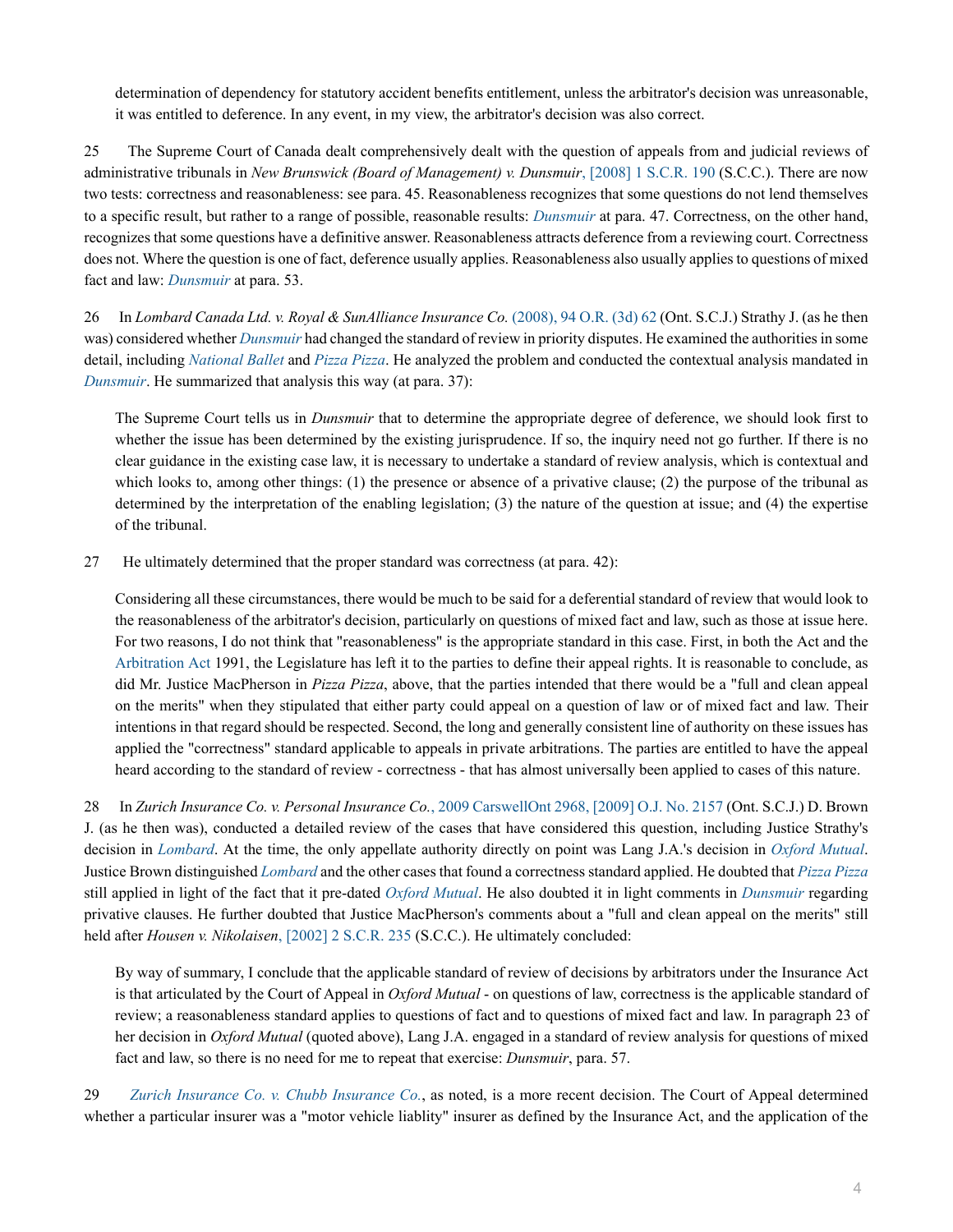"nexus" test that had been developed in the case law. Pardu J.A. for the Court found that the characterization of the insurer was a question of statutory interpretation. That part of the application judge's decision was therefore to be determined on a standard of correctness. The application of the "nexus" test was a question of mixed fact and law, and therefore reviewable on the reasonableness standard. She did not conduct an extensive analysis. [The Supreme Court of Canada overturned the Court of Appeal's decision for the dissenting reasons given by Jurianz J.A. The dissent did not discuss the standard of review.]

30 In my respectful view, Justice Strathy's decision in *[Lombard Canada](http://nextcanada.westlaw.com/Link/Document/FullText?findType=Y&pubNum=6407&serNum=2017720631&originationContext=document&transitionType=DocumentItem&vr=3.0&rs=cblt1.0&contextData=(sc.Search))* remains good law and is not overturned by *[Zurich](http://nextcanada.westlaw.com/Link/Document/FullText?findType=Y&pubNum=6407&serNum=2033381455&originationContext=document&transitionType=DocumentItem&vr=3.0&rs=cblt1.0&contextData=(sc.Search)) [Insurance Co. v. Chubb Insurance Co.](http://nextcanada.westlaw.com/Link/Document/FullText?findType=Y&pubNum=6407&serNum=2033381455&originationContext=document&transitionType=DocumentItem&vr=3.0&rs=cblt1.0&contextData=(sc.Search))*. The standard of review still depends on the context of the appeal. Justice Strathy's analysis set out in paragraph 37 very succinctly summarizes the principles in *[Dunsmuir](http://nextcanada.westlaw.com/Link/Document/FullText?findType=Y&pubNum=6407&serNum=2015426704&originationContext=document&transitionType=DocumentItem&vr=3.0&rs=cblt1.0&contextData=(sc.Search))*. Correctness usually remains the appropriate standard for priority decisions of an arbitrator under the Insurance Act where there is no significant factual issue to be decided. In the *[ACE INA](http://nextcanada.westlaw.com/Link/Document/FullText?findType=Y&pubNum=6407&serNum=2018505824&originationContext=document&transitionType=DocumentItem&vr=3.0&rs=cblt1.0&contextData=(sc.Search))* decision, the leading authority dealing with the provision of the SABS at issue here, Belobaba J. agreed with the reasoning of Justice Strathy in *[Lombard Canada](http://nextcanada.westlaw.com/Link/Document/FullText?findType=Y&pubNum=6407&serNum=2017720631&originationContext=document&transitionType=DocumentItem&vr=3.0&rs=cblt1.0&contextData=(sc.Search))* and applied a standard of correctness.

31 Turning to this particular case, under the arbitration agreement an appeal is available on a question of law, or on a question of mixed fact and law. Arbitrator Cooper proceeded on an agreed statement of facts, supplemented by a statement taken from Mr. Bourassa by an insurance adjuster, and the transcript of Mr. Bourassa's examination under oath. Neither party seriously contests any of the findings of fact made by the arbitrator. This particular case only involves the application of established legal principles. Neither party raises a factual issue. There is no need to go further. Correctness is the right standard of review.

32 Individual arbitrators may, and usually do, have great experience and knowledge of this complicated area of the law. Undoubtedly that is the case with Arbitrator Cooper. Arbitral decisions may be persuasive, and contribute to the development of the law, but arbitrators are ordinarily not in any better position than courts to interpret the law.

33 I will make one other point. There is generally no policy reason that would justify deferring to arbitral decisions that are simply priority disputes. Justice MacPherson noted in *[Pizza Pizza](http://nextcanada.westlaw.com/Link/Document/FullText?findType=Y&pubNum=6407&serNum=1995405664&originationContext=document&transitionType=DocumentItem&vr=3.0&rs=cblt1.0&contextData=(sc.Search))* that where an administrative tribunal has some responsibility for policy development a court will show greater deference, at least in that area. An insurance arbitrator dealing with a priority dispute has little, if any, responsibility for developing policy. The insurance industry is highly regulated. The *Insurance Act* has many policy objectives, the chief one of which is that everyone will have access to private insurance insofar as is possible. Another objective is to properly apportion financial risk among the institutions issuing insurance policies. The private arbitration scheme for dealing with priority disputes among these institutions is an instrument of policy. It is not a developer of policy.

### *(b) Did the arbitrator err in his application of s. 3(7)(f) of the SABS?*

34 There appears to be no dispute that Mr. Bourassa had regular use of Conroy vehicles. The issue here is whether the Arbitrator was correct in finding that he had regular use of Conroy vehicles "at the time of the accident".

35 The only judicial authority on point is the decision of Belobaba J. in *[ACE INA Insurance](http://nextcanada.westlaw.com/Link/Document/FullText?findType=Y&pubNum=6407&serNum=2018505824&originationContext=document&transitionType=DocumentItem&vr=3.0&rs=cblt1.0&contextData=(sc.Search))*. Ms. Korte, for Old Republic, argues that Arbitrator Cooper failed to properly apply *[ACE INA](http://nextcanada.westlaw.com/Link/Document/FullText?findType=Y&pubNum=6407&serNum=2018505824&originationContext=document&transitionType=DocumentItem&vr=3.0&rs=cblt1.0&contextData=(sc.Search))*. She argues, in effect, that in order for the word concept of accessibility as interpreted by Belobaba J. to apply Mr. Bourassa had to be in a position to use the vehicle at the moment of the accident. She argues that the Arbitrator should have looked to the conditions of employment. It was a condition precedent that the employee had to be working at the time of the accident. Mr. Bourassa's employment conditions, she says, restricted his use of company vehicles. Accordingly, Arbitrator Cooper erred in his interpretation of the *ACE INA* test.

36 I agree that it is implicit that Mr. Bourassa had to be in a position to use the vehicle, but I respectfully disagree that the Arbitrator erred. Mr. Bourassa was, in fact, in a position to use the vehicle as of the night before the accident since he could have slept in it. In light of that fact, it is simply a question of applying s.  $3(7)(f)$ . Arbitrator Cooper did so correctly.

37 Section 3(7)(f) of the SABS states:

(7) For the purposes of this Regulation,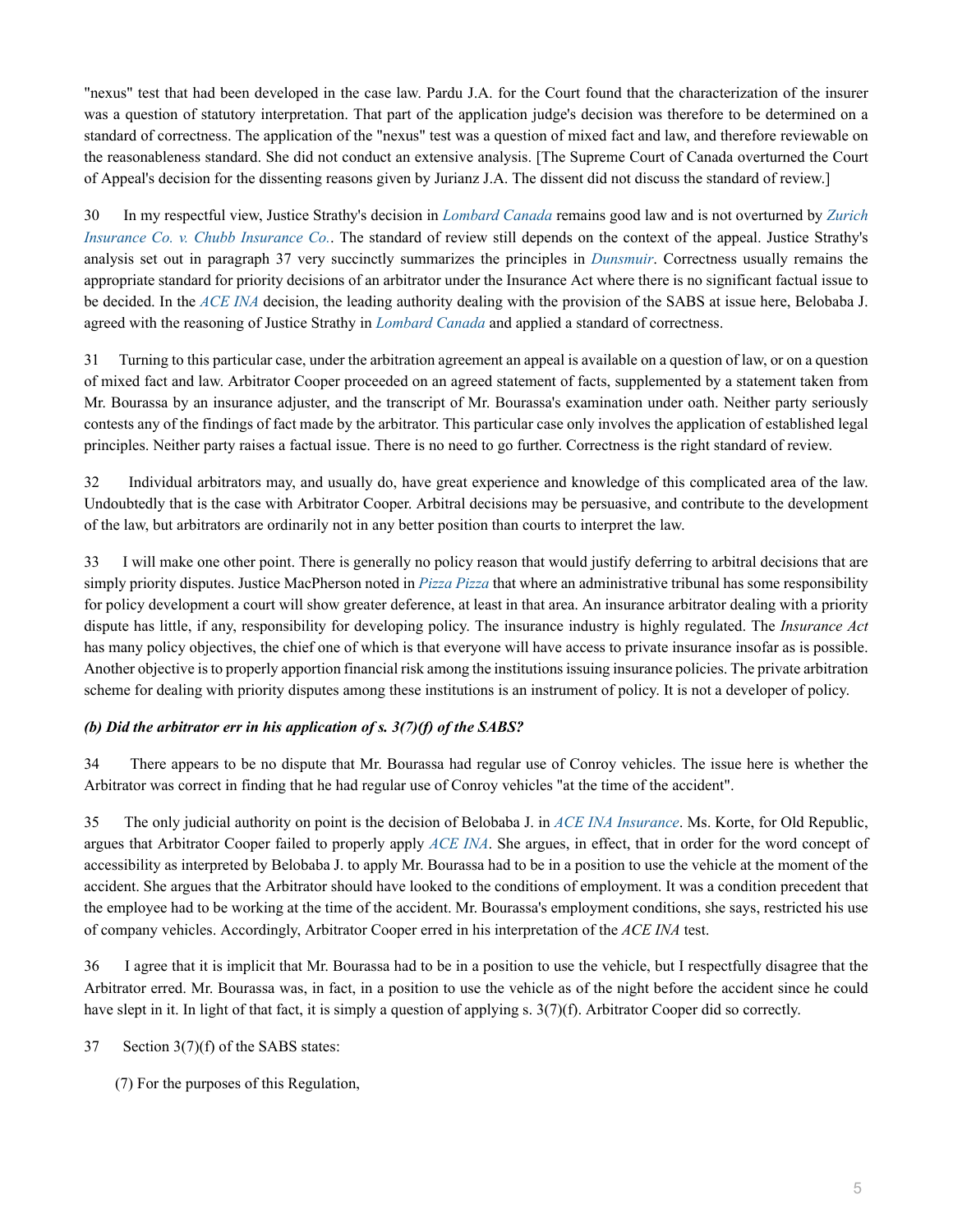(f) an individual who is living and ordinarily present in Ontario is deemed to be the named insured under the policy insuring an automobile at the time of an accident if, at the time of the accident,

(i) the insured automobile is being made available for the individual's regular use by a corporation, unincorporated association, partnership, sole proprietorship or other entity...

38 At the time Belobaba J. decided *[ACE INA](http://nextcanada.westlaw.com/Link/Document/FullText?findType=Y&pubNum=6407&serNum=2018505824&originationContext=document&transitionType=DocumentItem&vr=3.0&rs=cblt1.0&contextData=(sc.Search))* an earlier version of the SABS was in force. The parties agree that there is no material difference between the versions.

39 In *[ACE INA](http://nextcanada.westlaw.com/Link/Document/FullText?findType=Y&pubNum=6407&serNum=2018505824&originationContext=document&transitionType=DocumentItem&vr=3.0&rs=cblt1.0&contextData=(sc.Search))* the claimant was employed by Enterprise Rent-a-Car as a customer service representative. ACE INA was Enterprise's insurer. The claimant was injured in an accident. He was not actually in a company car. He was in a friend's car. They were heading downtown on a Saturday night. Co-operators insured the friend's car. The arbitrator found that ACE INA was solely responsible for paying benefits. He made this finding because the claimant was an employee of Enterprise, and Enterprise regularly made a company car available to him during the course of his workday and while carrying out work duties. He was not, for example, permitted to take the car home with him. At the time of the accident he had not worked for nine days.

40 Belobaba J. found that the arbitrator made an error of law in interpreting the phrase "at the time of the accident". He framed the question this way:

The question is not whether the car would be available to the claimant when he went back to work the next day but was it being made available to him at the time of the accident, when he was off work and on his way downtown in a friend's car.

41 Belobaba J. noted that the provision may apply even if the claimant was not actually driving the vehicle at the time of the accident. He provided three examples: first, if, while driving the company vehicle, the claimant stops to buy coffee and is struck by another car while crossing the street then he has a vehicle made available "at the time of the accident" and the employer's policy would apply. Second, if he used a company car as a sales representative and was permitted to the car home and drive it for personal use, the employer's policy would apply even if he were in his friend's car on a Saturday night. Third, if an employee is at work and able to drive a vehicle for work purposes (like the Enterprise claimant) but is struck by a different car while crossing the street to buy coffee then the employer policy would also apply.

42 Belobaba J. found that the arbitrator in that case erred by essentially finding that the status of being insured under a company policy "remains" with the claimant. That was an error because that status only applies at the time of the accident.

43 There is a line of arbitral decisions that have interpreted and, in some ways, expanded s. 3(7)(f) of the SABS and its predecessor. Ms. Korte points to two in particular that, she says, have unreasonably expanded the scope of s. 3(7)(f) of the SABS.

44 In *Dominion of Canada v. Lombard Insurance*, a decision of Arbitrator Kenneth J. Bialkowski dated September 11 2013, the claimant was on a cycling vacation in Oregon. She was struck by a car and injured. She did not own a car. The claimant's mother had a motor vehicle insurance policy with Dominion so she applied for benefits on that policy. At the time the claimant worked as a supervisor at Community Living Mississauga. She spent a great deal of time on the road and had use of a van for work purposes. She was not able to use the van for personal purposes. As a supervisor, she regularly dealt with the use of the vehicle by other employees. She used her Blackberry while away to do so. Lombard insured the van. Applying the "control and authority" test rather generously, Aribitrator Bialkowski found that the Lombard policy covered the claimant. He noted that the factual situation was rare, and that if Lombard did not provide benefits, it was possible that the claimant, who had suffered catastrophic brain injury, might well have no benefits.

45 The "control and authority" test had been developed in *Chieftain Insurance v. Federated Insurance*, a decision of Arbitrator Scott Densem dated November 16 2011. An 11 year-old boy was injured. His father, Inderjit Mangat, was a 50% owner as well as a director and officer of a car dealership. The young boy was injured in a car owned by the dealership. Federated insured the car vehicles owned by the dealership. Inderjit normally drove one of the dealership's vehicles to and from work, but otherwise